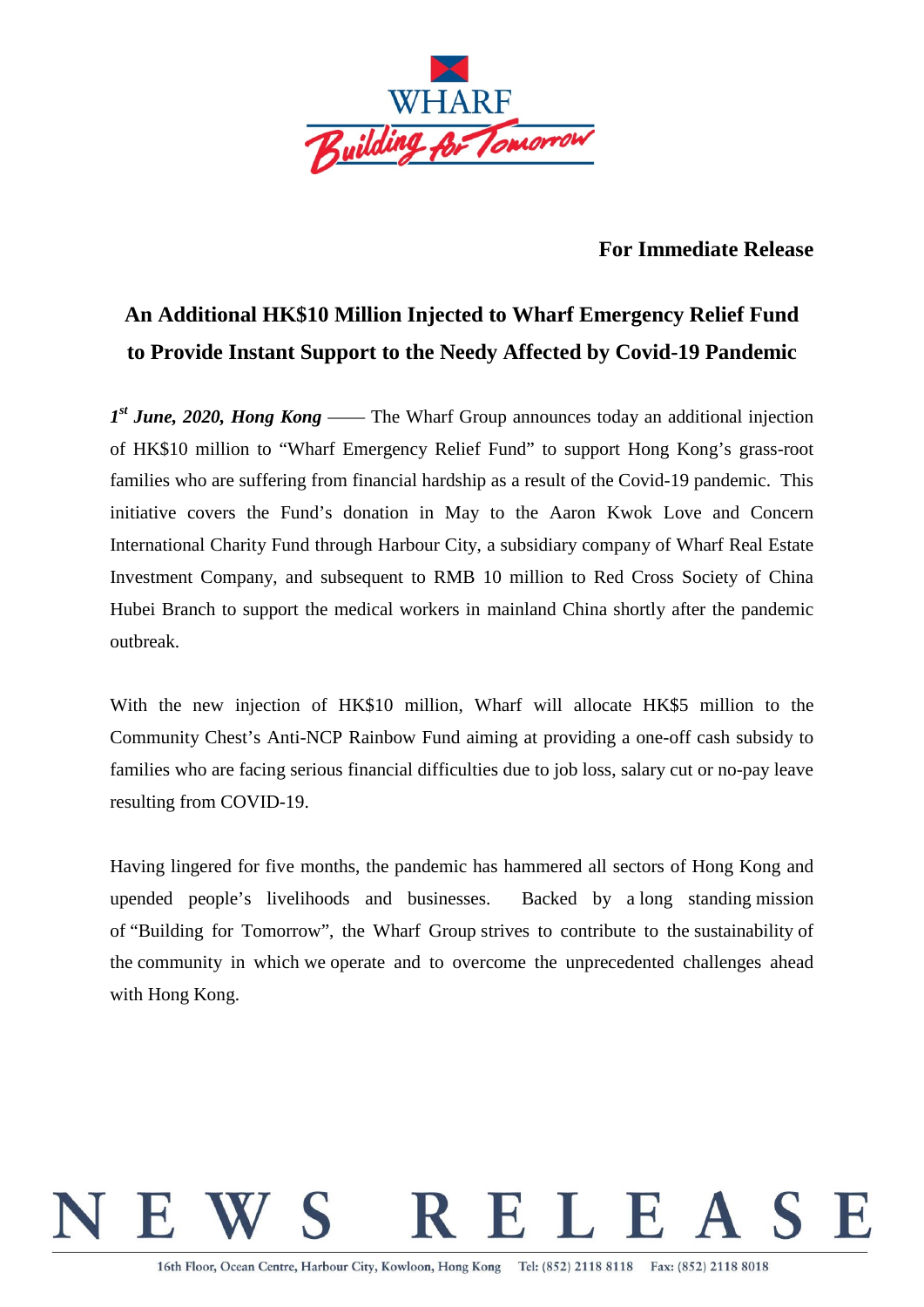

Kevin Hui, Director of Wharf Real Estate Investment Company Limited, (left) presents a cheque for HK\$5 million to Dr Simon Kwok, SBS, JP, Campaign Committee Chairman of The Community Chest of Hong Kong

## **About The Wharf Group**

Founded in 1886 with Hong Kong as its base, The Wharf (Holdings) Limited (stock code: 0004) is the  $17<sup>th</sup>$  company incorporated in Hong Kong and a premier company with strong connection to the history of Hong Kong. The Group's businesses are largely propertyfocused, comprising Investment Properties, Hotels and Development Properties in Hong Kong and mainland China. Other businesses include Logistics through Modern Terminals and Hong Kong Air Cargo Terminals.

Wharf Real Estate Investment Company Limited (stock code: 1997), listed on the Main Board of Hong Kong Stock Exchange on 23 November 2017, is one of the largest real estate companies in Hong Kong. It holds a portfolio of six premier quality assets in Hong Kong including Harbour City, Times Square, Wheelock House, Crawford House, The Murray, Hong Kong, a Niccolo Hotel and Plaza Hollywood, and two prime commercial properties Wheelock Place and Scotts Square mall in Singapore.

Over the years, the Group upholds a mission of "Building for Tomorrow" and extends it to the "Business-in-Community" ("BIC") pursuit. With the flagship school improvement